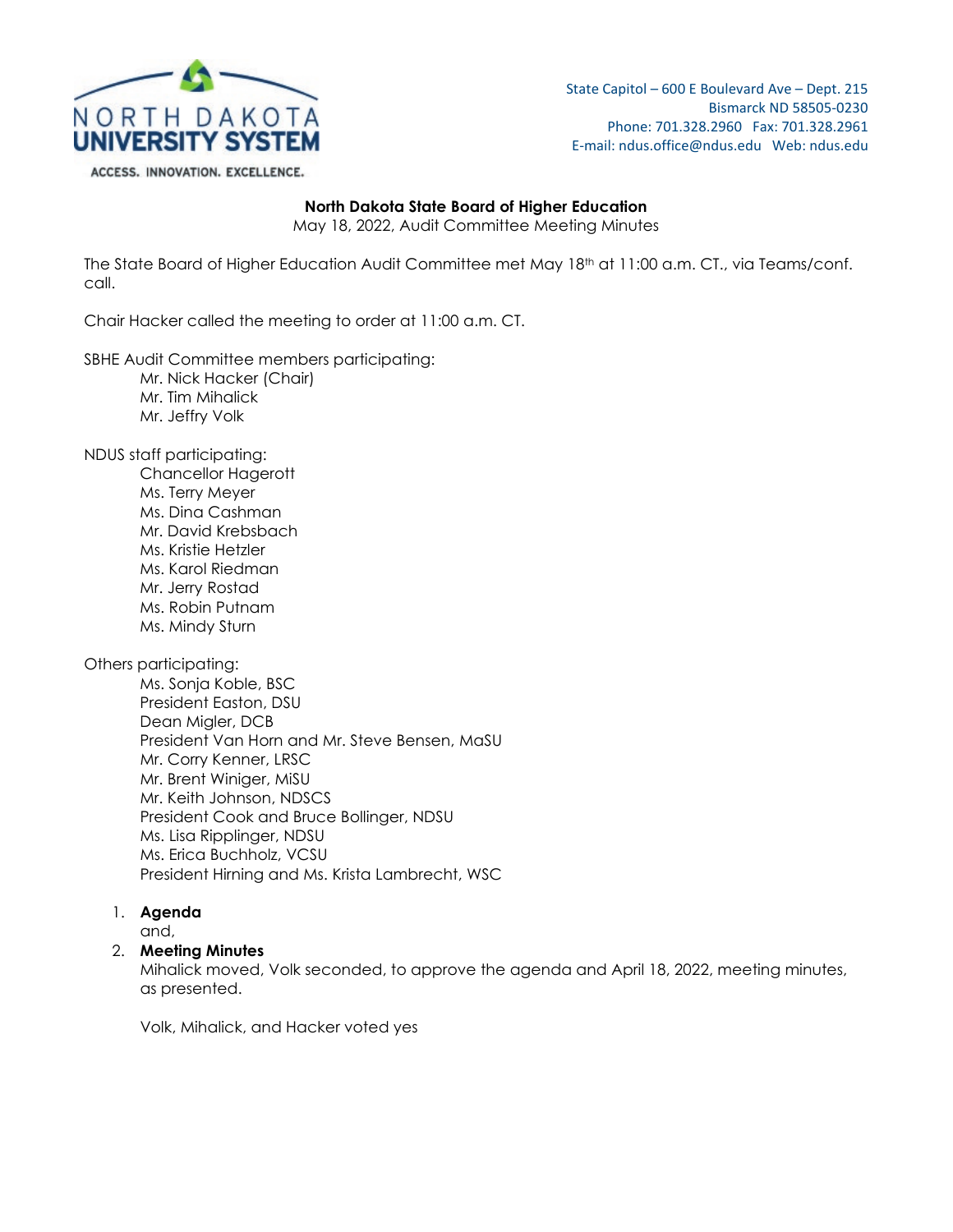## 3. **Amended FY22 Internal Audit Plan**

Ms. Dina Cashman reviewed proposed amendments to the [FY 22 Internal Audit Plan.](https://ndusbpos.sharepoint.com/:b:/s/NDUSSBHE/EWy1Bw9XF89MoPTAiu8N1OMBlFeuGKkcwERKZv-sj1CynA?e=64iYbO) She explained there would be a new system-wide peoplesoft suppliers audit added and to transfer the audits to the next year's audit plan.

Volk moved, Mihalick seconded, to recommend approval of the amended FY22 Internal Audit Plan, as presented.

Mihalick, Volk, and Hacker voted yes.

## 4. **NDUS Internal Audit Executive Survey Results**

Ms. Dina Cashman reviewed the results of the 2022 NDUS Internal Audit [Executive Survey.](https://ndusbpos.sharepoint.com/:b:/s/NDUSSBHE/EXV0wLWCUIhEofsMHBlz1d8BiGzKCRTJWpcDBqAkAsnVZQ?e=Gws0uF) The results have also been distributed to the Chancellor, NDUSO senior staff, Presidents, and campus VP's of Finance and Administration. There were thirty-four recipients and fourteen responses received, a 41% response rate. The report shows an average score of 79% satisfaction rate; the average score was calculated based on the six questions and it was an increase in satisfaction from last year. Ms. Cashman noted that she has received suggestions in areas to focus on and will take into consideration when drafting next year's internal audit plan. Committee Chair Hacker noted that NDUS Internal Audit is making progress and engaging with constituents to find ways to improve internal audit and continue to be a resource and partner for the institutions.

The committee discussed options to separate out the responses to determine if specific areas received lower and/or higher satisfaction rates by recipients. The survey is anonymous and categorizing by recipients would make it difficult to remain anonymous and receive honest feedback. Internal audit will take a look at how to address the responses to be separated by recipients and at the same time preserve anonymity during the next year's survey.

Ms. Dina Cashman stated that she will be drafting next year's audit plan and distribute it to committee members; it will be on next month's audit agenda.

### 5. **Compliance and Hotline Update**

Ms. Karol Riedman provided an update on compliance; she stated that policies and procedures are on a reoccurring review/update process to maintain a review of each policy that has not been under review in ten years or more to either re-affirm or amend. Eventually this review cycle will move to every five years.

The new theft, fraud, and code of conduct training for all benefited employees has been completed; the new training was updated into a scenario based interactive format. The Pcard holder training is close to completion, due to more than a year of COVID disruptions, the Pcard training required more coordination to identify those that remained Pcard holders and include new holders.

The committee discussed the components of the new training, such as, but not limited to, the length, percent of participation, and how any minor and technological glitches were worked through.

The new hotline is called NDUS Fraud and Compliance Hotline and is live with a soft opening to allow time to update the information posted at campuses and in the system office, including the website. The hotline through Eide Bailly will remain open until June 1st to help make the transition smoother.